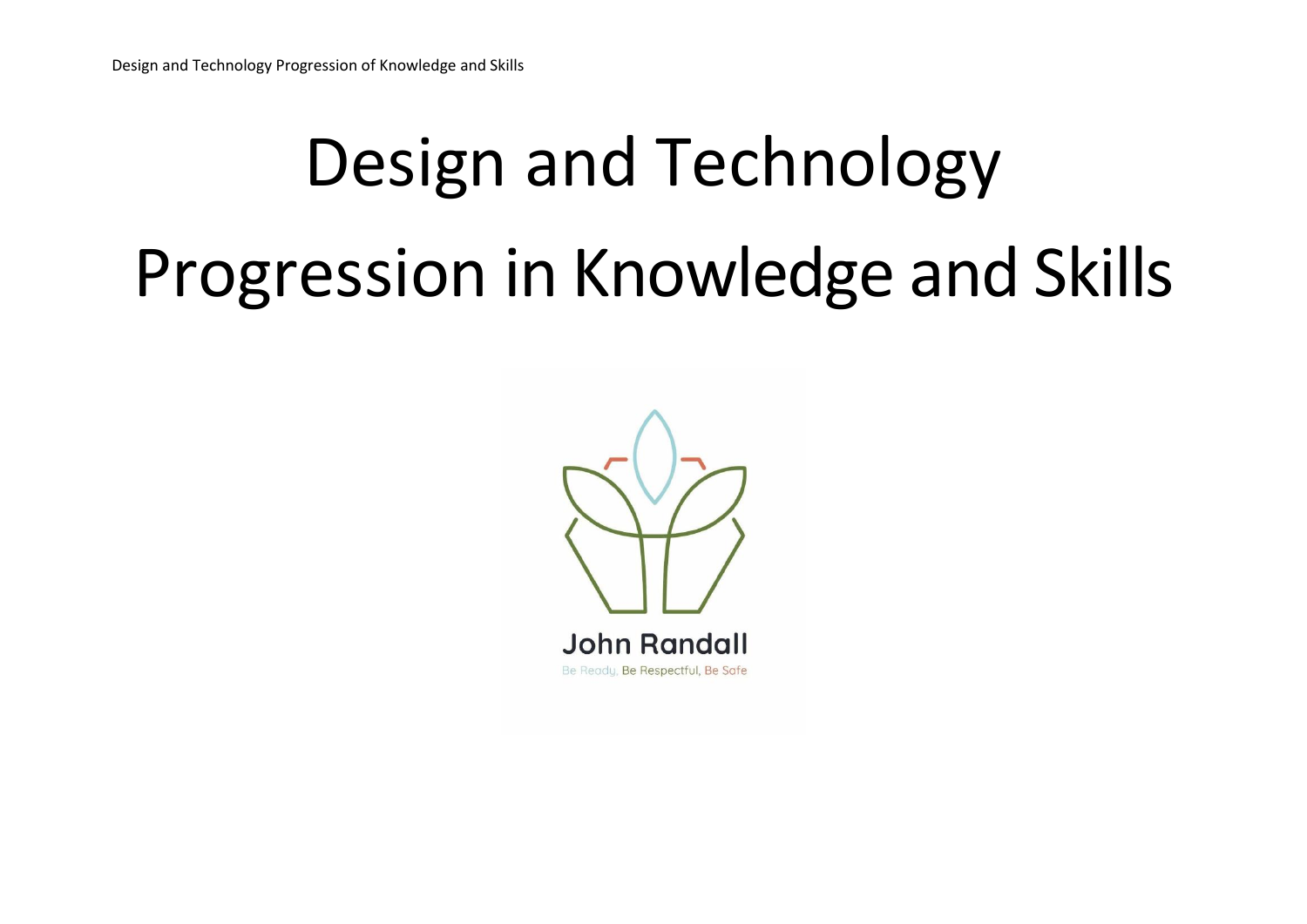| <b>EYFS</b> | Year 1                        | Year 2                                                                                                                                                                                                                                                                                                                        | Year 3                 |             | Year 4                                                                                                                                                                                                                                                                                       | Year 5 | Year 6                                                                                                                                                       |
|-------------|-------------------------------|-------------------------------------------------------------------------------------------------------------------------------------------------------------------------------------------------------------------------------------------------------------------------------------------------------------------------------|------------------------|-------------|----------------------------------------------------------------------------------------------------------------------------------------------------------------------------------------------------------------------------------------------------------------------------------------------|--------|--------------------------------------------------------------------------------------------------------------------------------------------------------------|
|             | Design                        | Design purposeful, functional,<br>appealing products for<br>themselves and other users base<br>on design criteria.<br>Generate, develop, model and<br>communicate their ideas through<br>talking, drawing, templates,<br>mock-ups and, where<br>appropriate, information and<br>communication technology.                     | Design                 |             | Use research and develop design criteria to inform the design of<br>at particular individuals or groups.<br>Generate, develop, model and communicate their ideas through<br>prototypes, pattern pieces and computer-aided design.                                                            |        | innovative, functional, appealing products that are fit for purpose, aimed<br>discussion, annotated sketches, cross-sectional and exploded diagrams,         |
|             | Make                          | Select from and use a range of<br>tools and equipment to perform<br>practical tasks (for example<br>cutting, shaping, joining and<br>finishing).<br>Select from and use a wide range<br>of materials and components,<br>including construction materials,<br>textiles and ingredients,<br>according to their characteristics. | Make                   | accurately. | practical tasks (for example, cutting, shaping, joining, and finishing)<br>Select and use a wider range of materials and components, including<br>construction materials, textiles and ingredients, according to their<br>functional properties and aesthetic qualities.                     |        | Select from and use and wider range of tools and equipment to perform                                                                                        |
|             | Evaluate                      | Explore and evaluate a range of<br>existing products.<br>Evaluate their ideas and products<br>against design criteria.                                                                                                                                                                                                        | Evaluate               |             | Investigate and analyse a range of existing products.<br>Evaluate their ideas and products against their own design criteria and<br>consider the views of others to improve their work.<br>Understand how key event and individuals in design and technology<br>have helped shape the world. |        |                                                                                                                                                              |
|             | <b>Technical</b><br>Knowledge | Build structures, exploring how<br>they can be made stronger,<br>stiffer and more stable.<br>Explore and use mechanisms (for<br>example, levers, sliders, wheels<br>and axles), in their products.                                                                                                                            | Technical<br>Knowledge | products.   | Apply their understanding of how to strengthen, stiffen and reinforce more<br>complex structures.<br>pulleys, cams, levers and linkages)<br>Understand and use electrical systems in their products (for example, series<br>circuits incorporating switches, bulbs, buzzers and motors)      |        | Understand and use mechanical systems in their products (for example, gears,<br>Apply their understanding of computing to program, monitor and control their |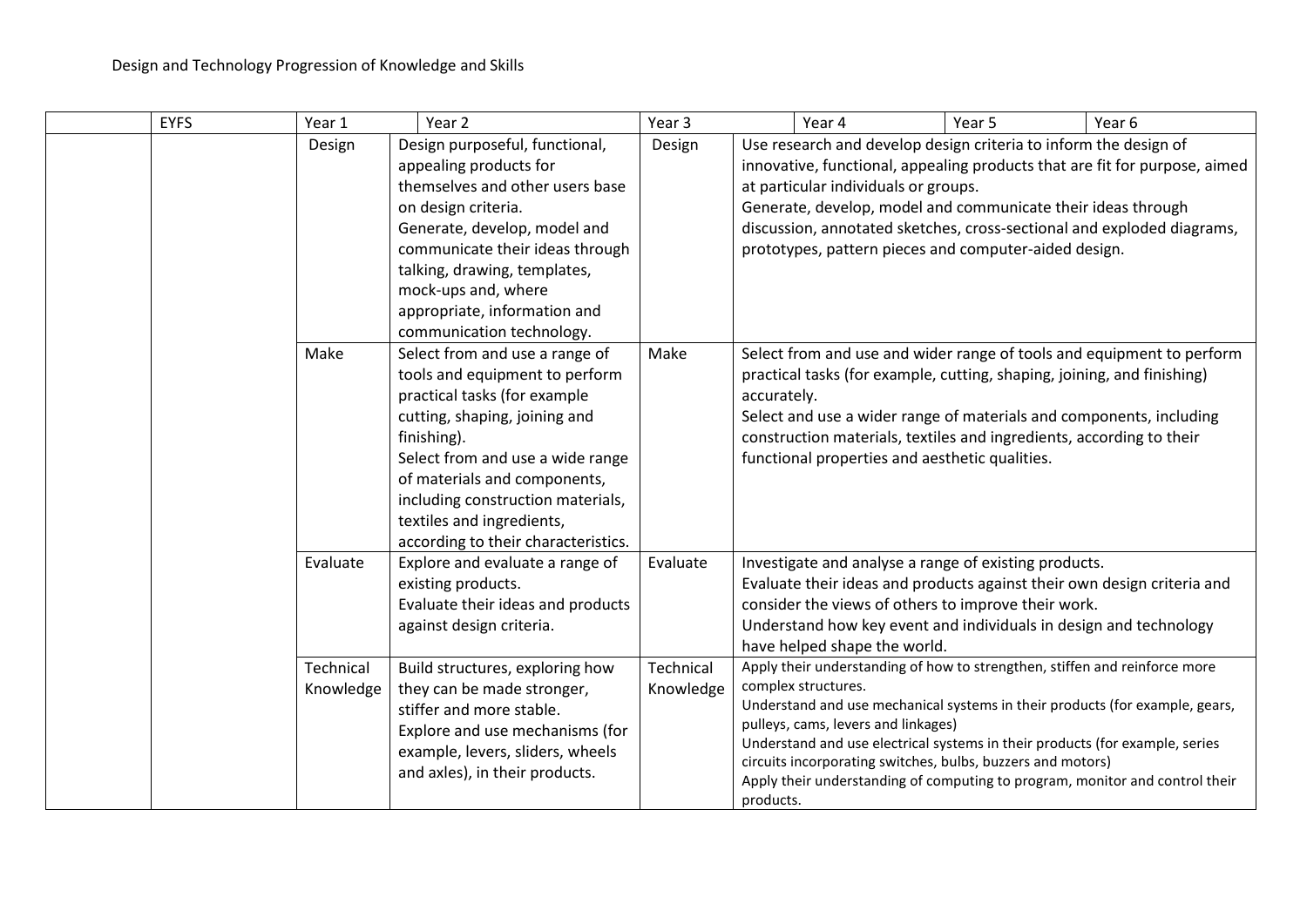| Design | Use senses to<br>explore a wide<br>range of familiar<br>products.                                   | Use<br>knowledge of<br>existing<br>products to<br>support plans<br>for a similar<br>product.               | Use knowledge of a range of<br>products to inform plans and<br>designs.                           | Use research to<br>develop and plan<br>design criteria that<br>are fit for purpose.                                | Generate plans<br>and designs based<br>on research and<br>ideas that take<br>account of the<br>users' views and<br>the intended<br>purpose. | Clarify and justify<br>plans, designs<br>and ideas by<br>drawing upon<br>and using a range<br>of relevant<br>sources of<br>information,<br>beginning to                                               | Use research and<br>exploration (e.g.<br>study of different<br>cultures,<br>questionnaires,<br>surveys, interviews)<br>to identify and<br>understand user<br>needs. Reflect and                    |
|--------|-----------------------------------------------------------------------------------------------------|------------------------------------------------------------------------------------------------------------|---------------------------------------------------------------------------------------------------|--------------------------------------------------------------------------------------------------------------------|---------------------------------------------------------------------------------------------------------------------------------------------|-------------------------------------------------------------------------------------------------------------------------------------------------------------------------------------------------------|----------------------------------------------------------------------------------------------------------------------------------------------------------------------------------------------------|
|        |                                                                                                     |                                                                                                            |                                                                                                   |                                                                                                                    |                                                                                                                                             | reflect and refine<br>during the design<br>process.                                                                                                                                                   | refine designs.                                                                                                                                                                                    |
|        | Take simple<br>products apart<br>and talk about<br>their parts and<br>how they work.                | Describe,<br>explore and<br>investigate<br>products that<br>have been<br>disassembled.                     | Talk about and disassemble<br>products and describe their<br>function.                            | Disassemble<br>products and<br>describe in detail<br>their functions.                                              | Produce detailed<br>designs and plans<br>from simple<br>viewpoints e.g.<br>front and side<br>view.                                          | Produce detailed<br>designs and plans<br>drawn to scale<br>from a range of<br>viewpoints (e.g.<br>elevated, rear)<br>using pattern<br>pieces and<br>computer-aided<br>design packages<br>effectively. | Evaluate, refine and<br>reflect on detailed<br>designs and plans<br>drawn to scale from a<br>range of viewpoints,<br>using pattern pieces<br>and computer-aided<br>design packages<br>effectively. |
|        | Talk about and/or<br>use construction<br>materials,<br>pictures and<br>words to plan and<br>design. | Use<br>construction<br>kits, pictures,<br>templates,<br>mock ups and<br>captions to<br>plan and<br>design. | Use simple prototypes,<br>labelled sketches and<br>detailed instructions in plans<br>and designs. | Use annotated<br>sketches, cross-<br>sectional, exploded<br>diagrams and<br>increasingly<br>complex<br>prototypes. | Begin to produce<br>detailed designs<br>and plans using<br>prototypes,<br>commentary and<br>diagrams that<br>include<br>measurements.       | Produce detailed<br>designs and plans<br>using prototypes,<br>commentary and<br>diagrams that<br>include accurate<br>measurements.                                                                    | Develop and<br>communicate ideas<br>using annotated<br>sketches, detailed<br>plans, 3D and<br>mathematical<br>modelling, oral and<br>digital presentations                                         |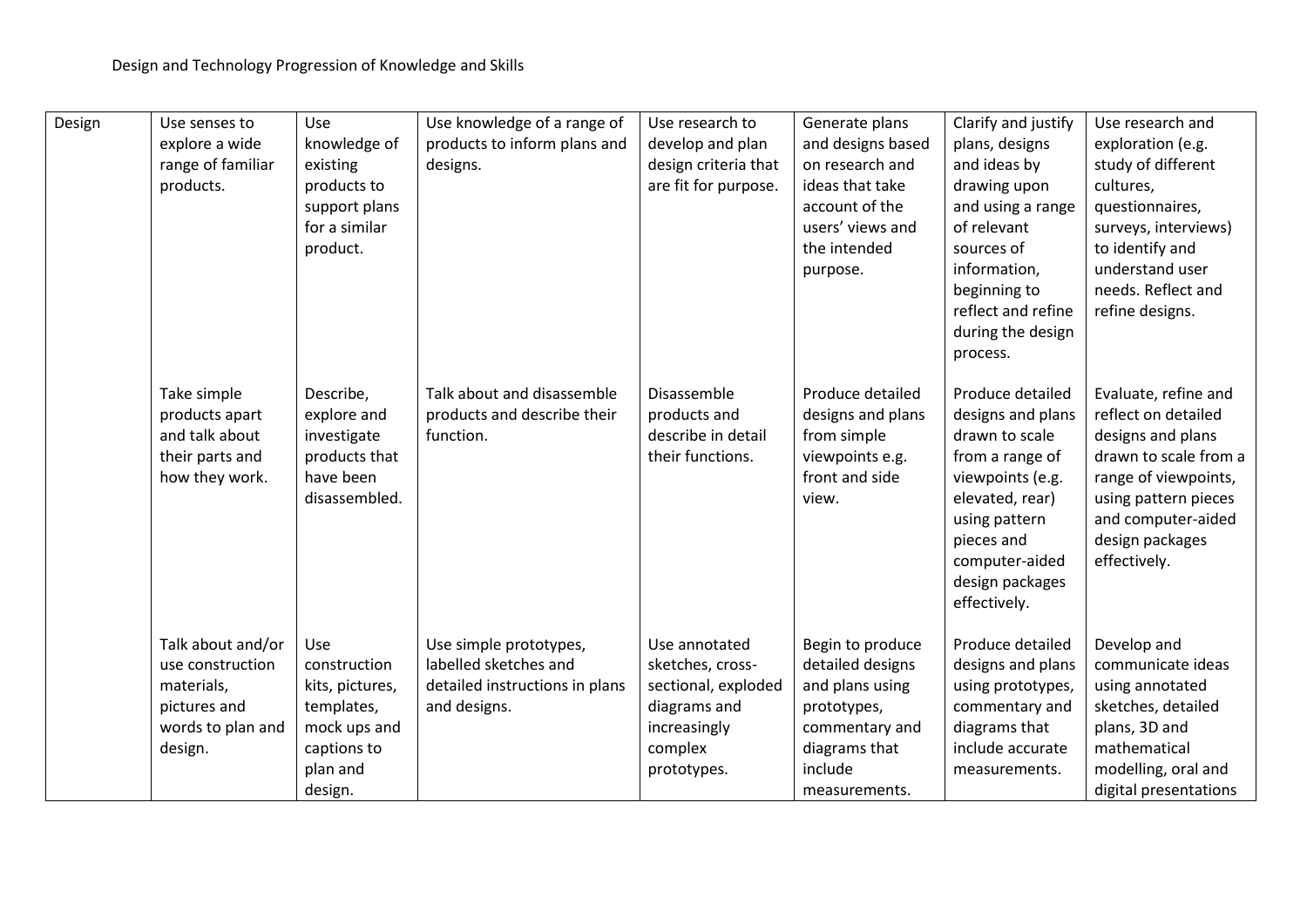|      | Talk about what<br>has been<br>done/made in<br>simple terms. | Talk about and<br>describe the<br>tools and<br>materials<br>needed in<br>order<br>complete the<br>key tasks<br>within a plan. | Talk in depth about ideas,<br>plans and reasons for<br>choices.                            | Support discussions<br>about ideas, plans<br>and designs with<br>relevant<br>information. Draw<br>outline of a simple<br>figure.     | Link discussions<br>about ideas, plans<br>and designs to the<br>investigation,<br>disassembly and<br>evaluation of a<br>range of products | Discuss ways in<br>which ideas,<br>plans and designs<br>are formed and<br>modified to<br>ensure that the<br>design criteria<br>are met<br>effectively. | and computerbased<br>tools.<br>Use a variety of<br>approaches, e.g.<br>biomimicry (the<br>design and<br>production of<br>materials, structures,<br>and systems that are<br>modelled on<br>biological entities and<br>processes) and user-<br>centred design to<br>generate creative<br>ideas and avoid<br>stereotypical<br>responses. |
|------|--------------------------------------------------------------|-------------------------------------------------------------------------------------------------------------------------------|--------------------------------------------------------------------------------------------|--------------------------------------------------------------------------------------------------------------------------------------|-------------------------------------------------------------------------------------------------------------------------------------------|--------------------------------------------------------------------------------------------------------------------------------------------------------|---------------------------------------------------------------------------------------------------------------------------------------------------------------------------------------------------------------------------------------------------------------------------------------------------------------------------------------|
| Make | Use the senses to<br>explore and talk<br>about materials.    | Explore and<br>talk about the<br>characteristics<br>of an<br>increasing<br>range of<br>materials.                             | Select materials and<br>components according to<br>known characteristics and<br>functions. | Select from and use<br>a wide range of<br>materials and<br>components<br>according to both<br>functional and<br>aesthetic qualities. | Join and combine<br>materials and<br>components in<br>permanent and<br>temporary ways.                                                    | Select a range of<br>appropriate tools<br>to cut, shape and<br>join materials<br>and components<br>with accuracy<br>and precision.                     | Select from and use a<br>wider, more complex<br>range of materials,<br>components and<br>ingredients, taking<br>account of their<br>properties.                                                                                                                                                                                       |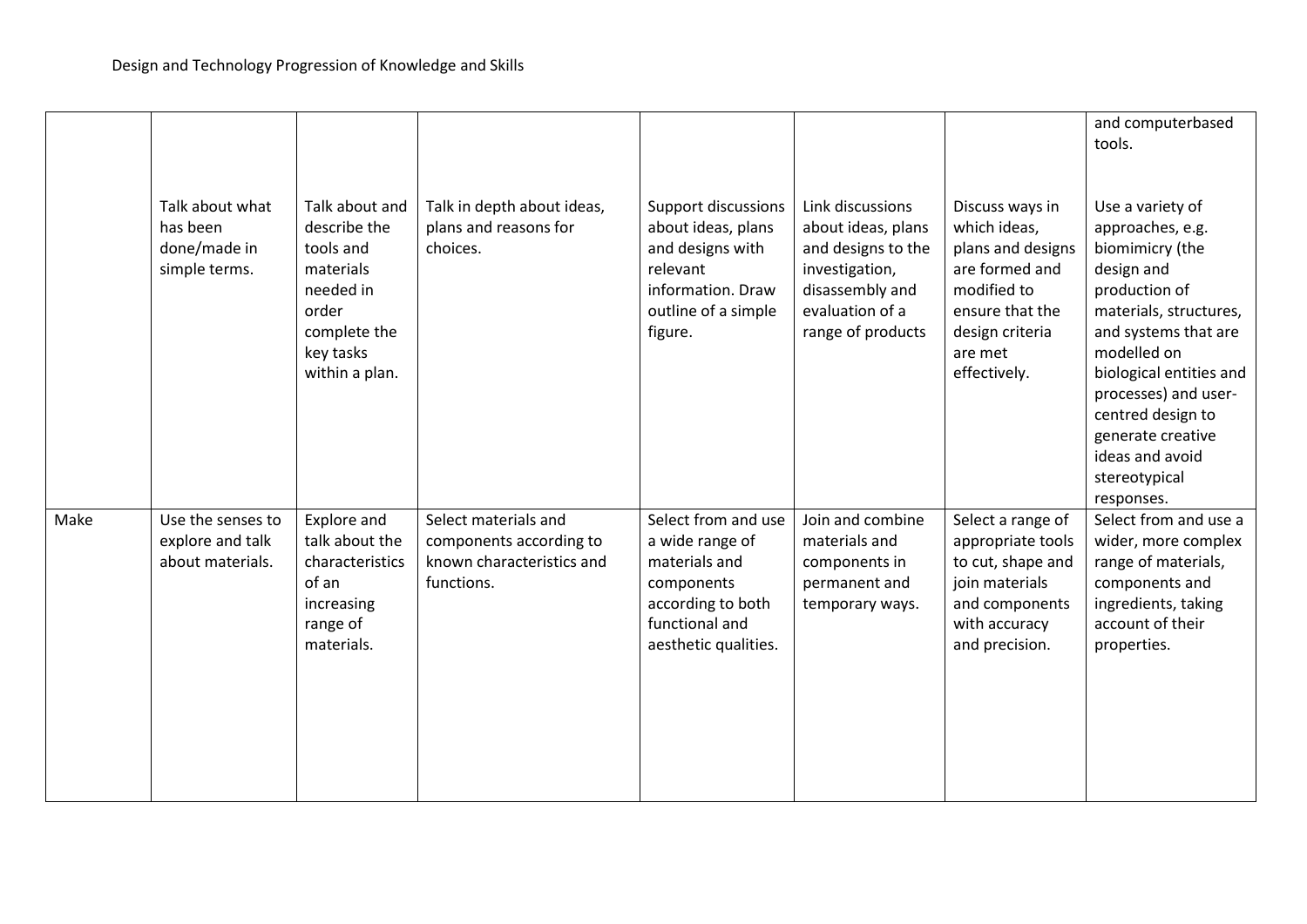| Use simple tools<br>(e.g. tape or glue)<br>and materials<br>with support. Cut<br>paper/card using<br>scissors and roll to<br>form a tube. Add<br>paper and card<br>shapes to<br>products. | Select and use<br>simple tools<br>(e.g.<br>holepunch,<br>stapler, glue)<br>to cut and join<br>a range of<br>materials. Use<br>a straight edge<br>to mark lines<br>for cutting.<br>Join edge to<br>edge using<br>glue. | Select and use an increasing<br>range of tools to cut, shape<br>and join materials and<br>components. Use a ruler to<br>measure and mark lines for<br>cutting, use glue tabs. Make<br>simple paper models, mock-<br>ups and templates. | Select and use tools<br>and equipment to<br>measure, mark out<br>and shape<br>materials and<br>components. E.g.<br>hack saw, bench<br>hook, paper<br>fasteners. Make<br>increasingly<br>complex paper<br>models, mock-ups<br>and templates. | Select and use<br>range of<br>appropriate tools<br>(g clamp) to cut,<br>shape and join<br>materials and<br>components<br>effectively. Make a<br>range of complex<br>paper models,<br>mock-ups and<br>templates. | Join and combine<br>a range of<br>materials and<br>components (e.g.<br>drill) using the<br>most effective<br>permanent and<br>temporary way.           | Select from and use<br>specialist tools,<br>techniques,<br>processes, equipment<br>and machinery<br>precisely, including<br>computer aided<br>manufacture. Use a<br>broad range of<br>manufacturing<br>techniques including<br>handcrafted skills and<br>machinery to<br>manufacture<br>products precisely. |
|-------------------------------------------------------------------------------------------------------------------------------------------------------------------------------------------|-----------------------------------------------------------------------------------------------------------------------------------------------------------------------------------------------------------------------|----------------------------------------------------------------------------------------------------------------------------------------------------------------------------------------------------------------------------------------|---------------------------------------------------------------------------------------------------------------------------------------------------------------------------------------------------------------------------------------------|-----------------------------------------------------------------------------------------------------------------------------------------------------------------------------------------------------------------|--------------------------------------------------------------------------------------------------------------------------------------------------------|-------------------------------------------------------------------------------------------------------------------------------------------------------------------------------------------------------------------------------------------------------------------------------------------------------------|
| Apply simple<br>finishes e.g. paint,<br>PVA glue glaze.                                                                                                                                   | Select from a<br>range of<br>finishes to<br>improve the<br>appearance of<br>a product.                                                                                                                                | Select an appropriate way to<br>improve the appearance of a<br>product.                                                                                                                                                                | Select the most<br>effective finish to<br>enhance the<br>appearance of a<br>product                                                                                                                                                         | Produce a well-<br>finished product<br>that fulfils the<br>functional and<br>aesthetic design<br>criteria.                                                                                                      | Identify and<br>apply an<br>appropriate<br>finishing<br>technique to<br>ensure a quality<br>end product<br>which is meeting<br>the design<br>criteria. | Identify and apply an<br>appropriate finishing<br>technique to ensure a<br>high quality end<br>product which<br>meeting the design<br>criteria.                                                                                                                                                             |
|                                                                                                                                                                                           |                                                                                                                                                                                                                       |                                                                                                                                                                                                                                        |                                                                                                                                                                                                                                             |                                                                                                                                                                                                                 |                                                                                                                                                        |                                                                                                                                                                                                                                                                                                             |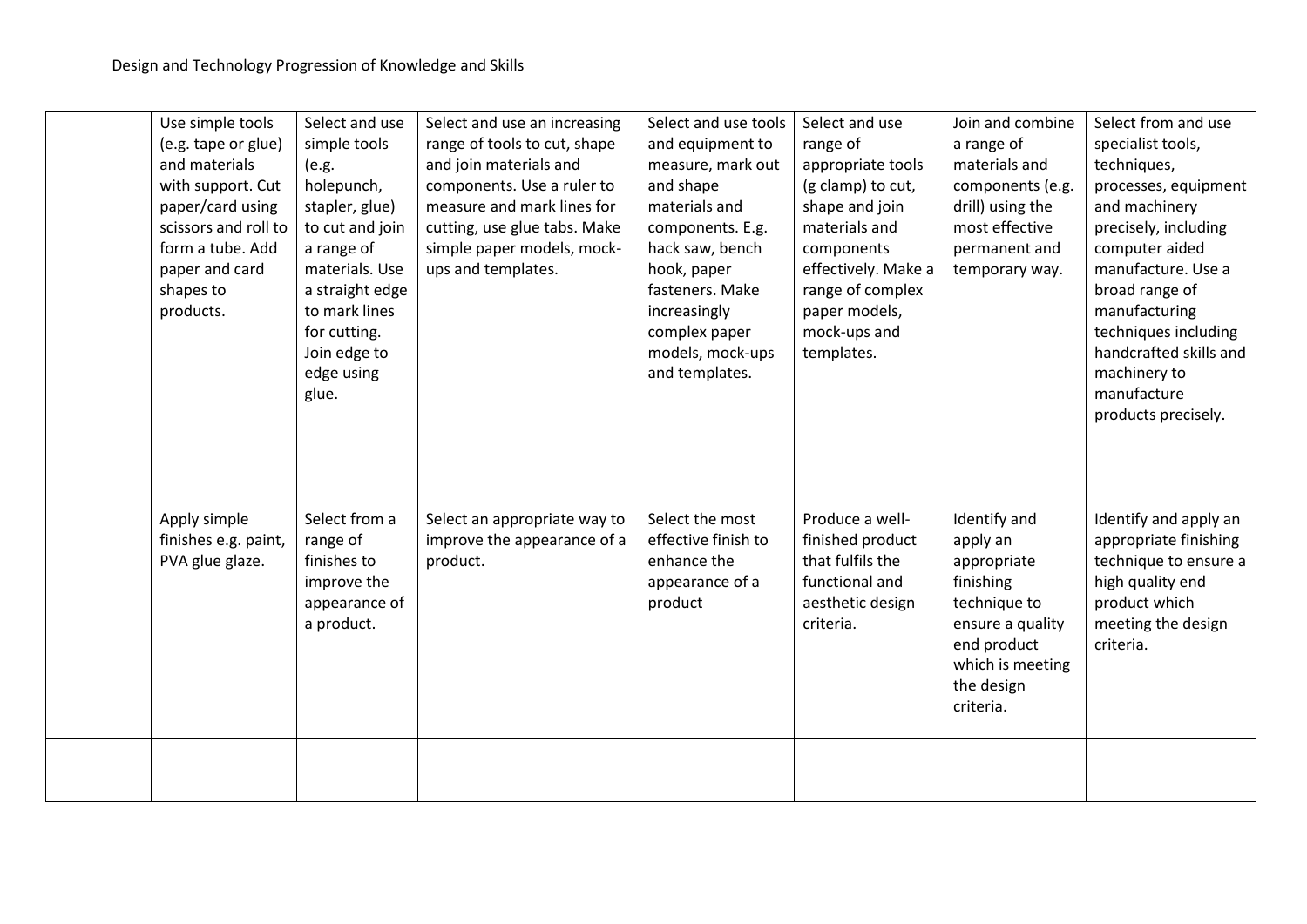| Evaluate                       | Talk about what<br>has been made<br>and the steps<br>taken to achieve<br>the outcome. | Begin to<br>evaluate the<br>success of the<br>product in<br>terms of<br>function and<br>aesthetic<br>criteria. | Evaluate ideas and products<br>against design criteria; and<br>suggest ways in which<br>products can be improved. | Evaluate ideas and<br>products against<br>own design criteria,<br>taking into account<br>the views of others. | Give reasons,<br>supported by<br>factual evidence<br>for the success of<br>aspects of a<br>product.                                                                                                                                              | Give reasons,<br>supported by<br>factual evidence<br>for the success of<br>aspects of a<br>product and<br>provide<br>considered<br>solutions to<br>resolve those<br>parts that could<br>be improved. | Analyse the work of<br>past and present<br>professionals and<br>others to develop and<br>broaden<br>understanding.<br>Investigate new and<br>emerging<br>technologies. |
|--------------------------------|---------------------------------------------------------------------------------------|----------------------------------------------------------------------------------------------------------------|-------------------------------------------------------------------------------------------------------------------|---------------------------------------------------------------------------------------------------------------|--------------------------------------------------------------------------------------------------------------------------------------------------------------------------------------------------------------------------------------------------|------------------------------------------------------------------------------------------------------------------------------------------------------------------------------------------------------|------------------------------------------------------------------------------------------------------------------------------------------------------------------------|
| Axles,<br>Pulleys and<br>Gears | Use simple<br>construction<br>materials to make<br>a vehicle.                         | Attach wheels<br>to a chassis<br>using an axle,<br>e.g. cotton<br>reels and<br>dowel.                          | With support attach a fixed<br>axle to a chassis and add<br>wheels ensuring that they<br>can move freely.         | Attach a fixed axle<br>to a chassis and<br>add wheels<br>ensuring that they<br>can move freely.               | Describe in detail<br>the way in which<br>an axle and chassis<br>help a vehicle to<br>move. Use a range<br>of different ways<br>to attach an axle<br>to a chassis, e.g.<br>card triangles,<br>drilled holes, cable<br>clips and clothes<br>pegs. | Design and build<br>a working model<br>where the<br>direction of<br>movement can<br>be controlled,<br>e.g. with a chassis<br>with a pivoting<br>axle.                                                | Design and build a<br>working model where<br>the direction of<br>movement can be<br>controlled, including<br>motorised circuits.                                       |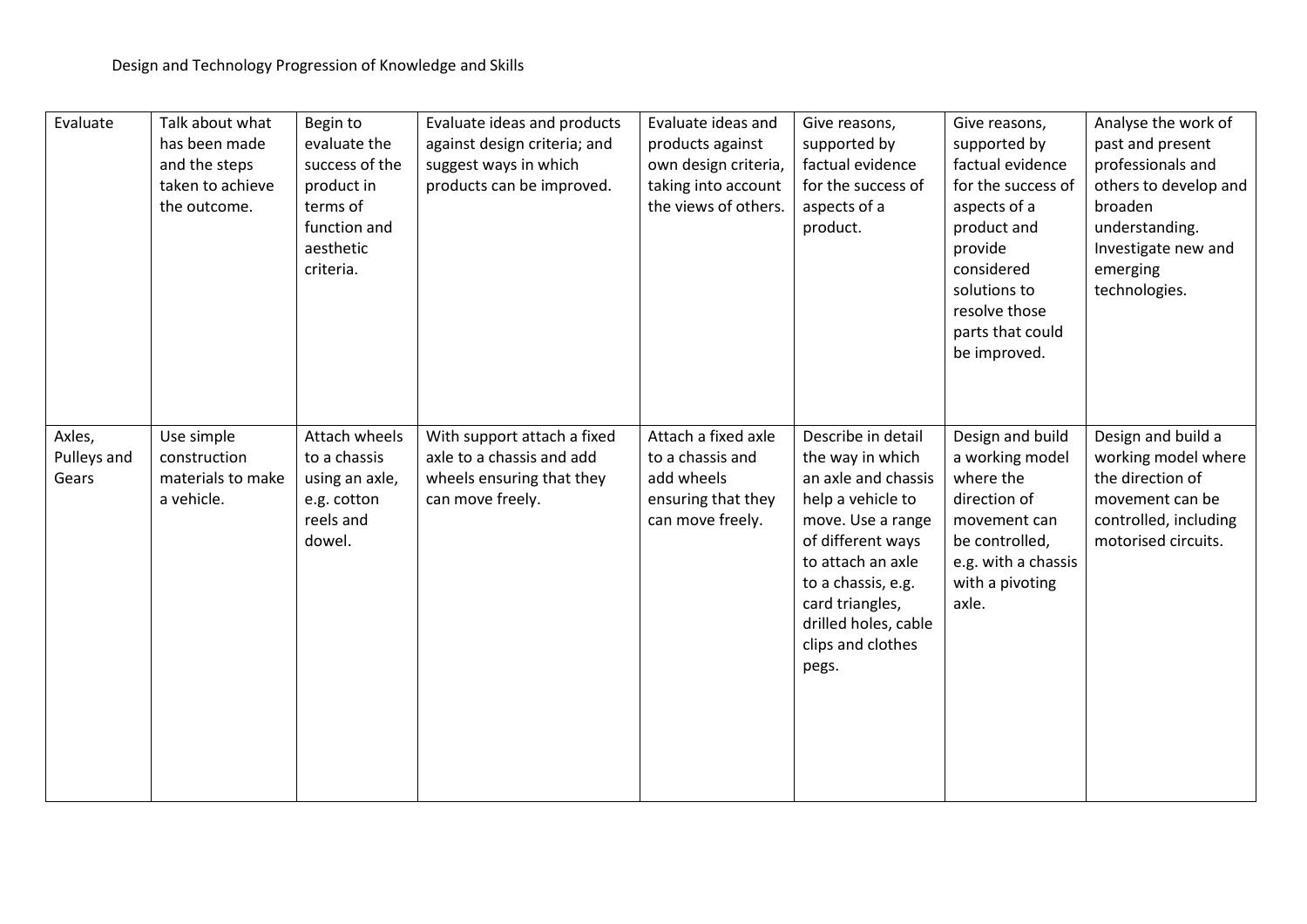|                                               | Explore and use<br>construction kits<br>containing gears.                                 | Use pencils or<br>tubes as<br>rollers to<br>move an<br>object across<br>the floor.              | Construct a simple pulley<br>using rope over a horizontal<br>bar to raise an object off the<br>ground. Use contruction kits<br>with gears to construct a line<br>of gears that turn. | Construct a pulley<br>that allows a load<br>to travel<br>horizontally along a<br>rope. Use<br>construction kits<br>with gears to mesh<br>gears at right<br>angles. | Identify, describe<br>and evaluate<br>products that<br>contain pulleys<br>and drive belts.<br>Create pulleys and<br>drive systems that<br>can be driven by<br>motor and<br>computer | Explain how a<br>belt and pulley<br>system can be<br>used to reverse<br>the direction of<br>rotation, and<br>alter the plane of<br>rotation by 90<br>degrees. Explain<br>how the number<br>of teeth of a gear<br>affects the speed<br>of rotation. | Understand how<br>more advance<br>mechanical systems<br>used in their product<br>enable changes in<br>movement and force. |
|-----------------------------------------------|-------------------------------------------------------------------------------------------|-------------------------------------------------------------------------------------------------|--------------------------------------------------------------------------------------------------------------------------------------------------------------------------------------|--------------------------------------------------------------------------------------------------------------------------------------------------------------------|-------------------------------------------------------------------------------------------------------------------------------------------------------------------------------------|----------------------------------------------------------------------------------------------------------------------------------------------------------------------------------------------------------------------------------------------------|---------------------------------------------------------------------------------------------------------------------------|
| Electrical<br>and<br>Mechanical<br>Components | Use the senses to<br>explore battery<br>powered toys,<br>e.g. cars, trains,<br>tills etc. | Use remote<br>controlled<br>devices, e.g. a<br>remote<br>controlled<br>vehicle, Bee<br>bot etc. | Describe how a simple<br>battery powered circuit can<br>be controlled by different<br>kinds of switches.                                                                             | Explore and<br>describe how an<br>electric motor can<br>be used in a circuit.                                                                                      | Explore and<br>describe how<br>electrical circuits<br>can be created and<br>controlled.                                                                                             | Explore and<br>describe how<br>switches can be<br>used in a range of<br>circuits to control<br>components, e.g.<br>lights in a<br>lighthouse, a<br>movement<br>sensor in a<br>burglar alarm.                                                       | Use computer-based<br>systems to control an<br>increasing range of<br>components.                                         |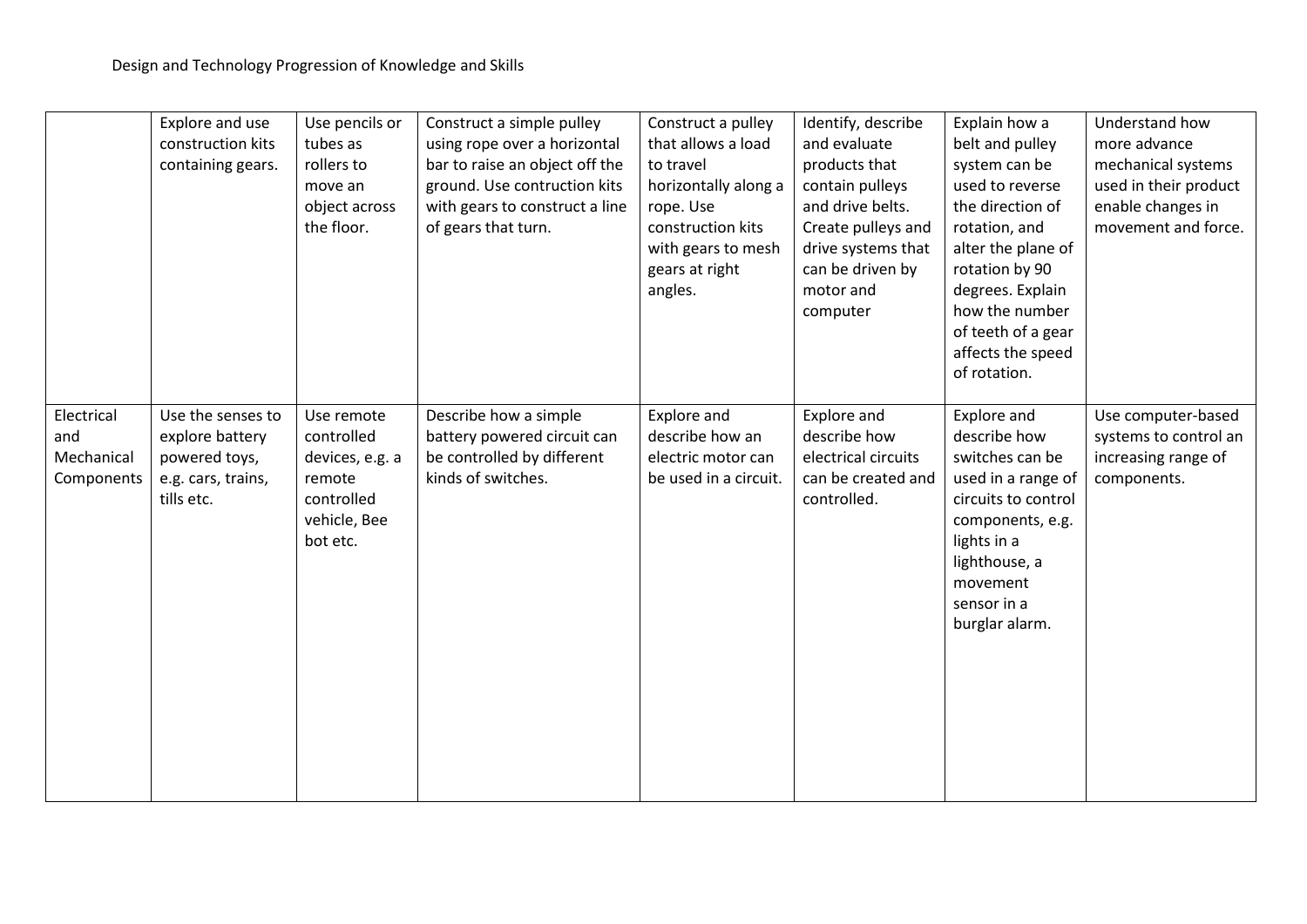| Talk about<br>electrical<br>equipment in the<br>home, e.g., kettle,<br>telephone, and<br>microwave.<br>Model how to use<br>equipment safely. | Talk about<br>how common<br>electrical<br>equipment<br>works and<br>how to use<br>them safely,<br>e.g., kettle,<br>telephone,<br>and | Talk about simple electrical<br>safety.                                               | Identify key<br>features of<br>electrical safety.                                                                | Discuss in depth<br>the hazards and<br>safety issues<br>associated with<br>electricity.                                                                        | Understand<br>appropriate<br>safety measures<br>when<br>constructing<br>circuits.                                                                                                                    | Apply appropriate<br>safety measures<br>when constructing<br>circuits and explain<br>why.                                                                                                           |
|----------------------------------------------------------------------------------------------------------------------------------------------|--------------------------------------------------------------------------------------------------------------------------------------|---------------------------------------------------------------------------------------|------------------------------------------------------------------------------------------------------------------|----------------------------------------------------------------------------------------------------------------------------------------------------------------|------------------------------------------------------------------------------------------------------------------------------------------------------------------------------------------------------|-----------------------------------------------------------------------------------------------------------------------------------------------------------------------------------------------------|
| Explore the use of<br>bulbs, wires and<br>batteries.                                                                                         | microwave.<br>Create a<br>simple circuit<br>using a<br>battery, bulb<br>and wires.                                                   | Create simple circuits<br>incorporating a battery, bulb,<br>switch, buzzer and wires. | Use a remote-<br>controlled device<br>to switch lights on<br>and off.(including<br>computer control<br>packages) | Explore and<br>explain how the<br>direction and<br>speed of an<br>electrical motor<br>can be controlled.<br>Explore and<br>program a simple<br>control device. | Explore and<br>discuss ways in<br>which electricity<br>can be used to<br>control<br>movement.<br>Explore and use<br>an increasing<br>range of complex<br>control system,<br>e.g., a light<br>sensor. | Apply computing and<br>use of electronics to<br>embed intelligence in<br>products that<br>respond to inputs and<br>outputs. Make use of<br>sensors to detect<br>heat, light, sound and<br>movement. |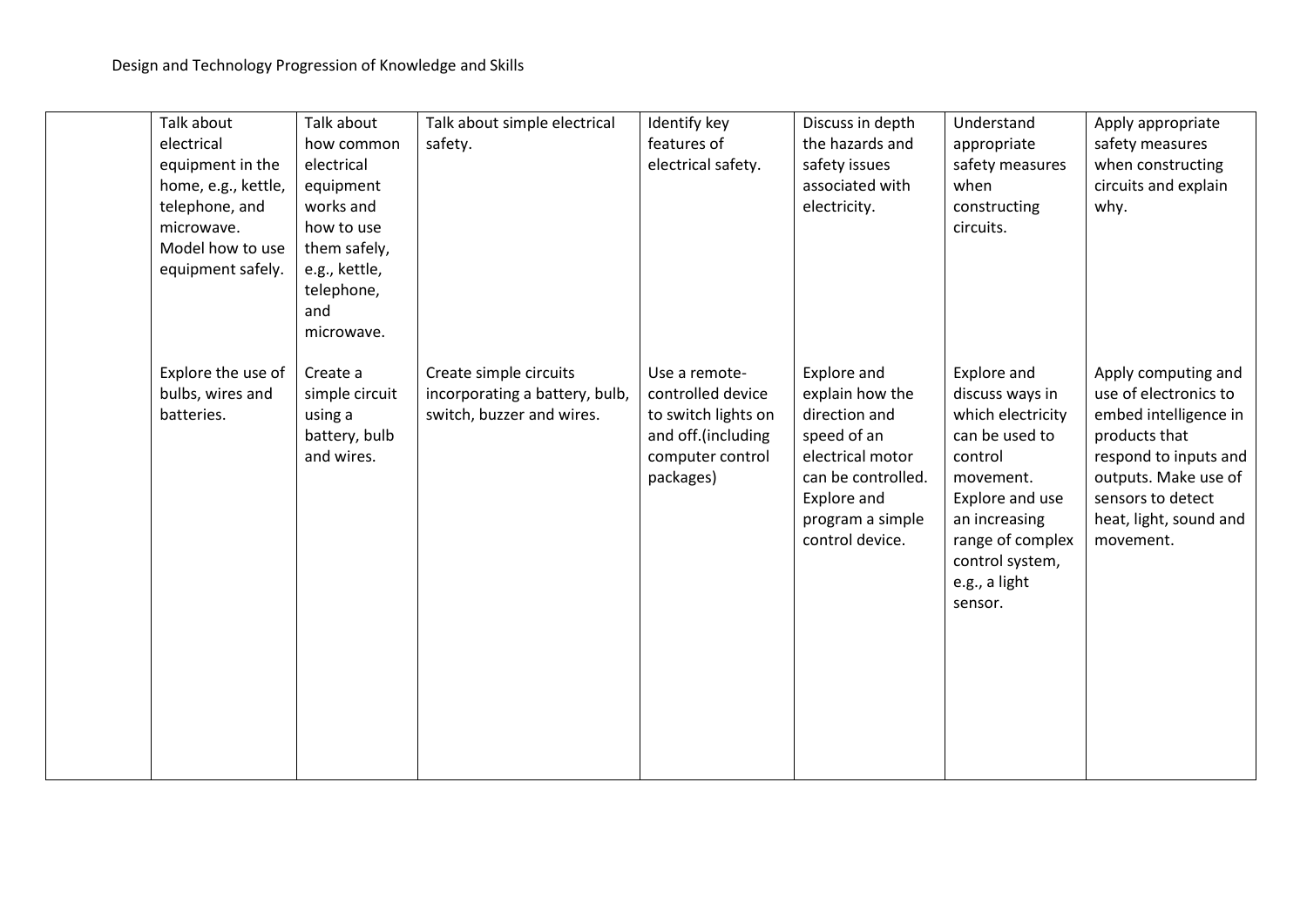| Food       | Sort fruit and      | Sort and       | Sort and classify an          | Gain an             | Understand         | Talk about how    | Understand the         |
|------------|---------------------|----------------|-------------------------------|---------------------|--------------------|-------------------|------------------------|
| Technology | vegetables by       | classify food  | increasing range of food      | understanding of    | seasonality, know  | the properties of | source, seasonality    |
|            | taste, shape, size, | into food      | according to specific food    | the ways in which   | where and how a    | certain foods can | and characteristics of |
|            | colour, texture     | groups, e.g.   | groups, e.g. proteins,        | specific food       | variety of         | affect the final  | a broad range of       |
|            | and simple food     | vegetables,    | carbohydrates, fats etc.      | groups apply to the | ingredients are    | product.          | ingredients.           |
|            | groups, e.g. meat,  | pulses,        |                               | principles of a     | grown, reared,     |                   |                        |
|            | vegetables etc.     | cereals, dairy |                               | health and varied   | caught and         |                   |                        |
|            |                     | etc.           |                               | diet.               | processed.         |                   |                        |
|            | Talk about the      | Talk about     | Talk about what needs to be   | Identify what needs | Talk about and     | Know and          | Understand the         |
|            | changes that take   | what happens   | done in order to work safely  | to be done in order | give reasons for   | understand the    | principles of cleaning |
|            | place when food     | when food is   | and hygienically.             | to work safely and  | the need to work   | practice needed   | to prevent cross-      |
|            | is shaped and       | heated and     |                               | hygienically when   | safely and         | in terms of food  | contamination,         |
|            | mixed.              | cooled         |                               | working on a range  | hygienically.      | hygiene and       | chilling foods         |
|            |                     |                |                               | of tasks.           |                    | kitchen safety.   | thoroughly and         |
|            | Use basic tools to  | Measure and    | Measure and weigh using       | Convert measure     | Talk about the     | Select the        | reheating food until   |
|            | cut, shape and      | weigh          | standard units and scales.    | and weigh using     | impact of changing | appropriate       | steaming hot.          |
|            | mix, e.g. cutters   | accurately     |                               | standard and        | proportions within | methods and       | Understand and         |
|            | and whisks.         | using cups and |                               | imperial units.     | a recipe and use   | equipment for     | apply the principles   |
|            |                     | spoons.        |                               |                     | knowledge of food  | measuring, e.g.   | of nutrition and       |
|            |                     |                |                               |                     | and cooking to     | time, dry goods,  | health including the   |
|            |                     |                |                               |                     | generate own       | liquids etc.      | implications of excess |
|            |                     |                |                               |                     | recipes.           |                   | and deficiency.        |
|            | Work safely and     | Work safely    | Discuss about the way in      | Give reasons for    | Talk in scientific | Compare           | Become competent in    |
|            | hygienically with   | and            | which food processing can     | the way in which    | terms about the    | commercial and    | a range of cooking     |
|            | support.            | hygienically.  | affect the taste, appearance, | food processing     | physical and       | domestic          | techniques, e.g.       |
|            |                     |                | texture and colour of food.   | can affect the      | chemical changes   | processes for     | selecting and          |
|            |                     |                |                               | taste, appearance,  | that take place    | producing food,   | preparing              |
|            |                     |                |                               | texture and colour  | when food is       | e.g. bread.       | ingredients,           |
|            |                     |                |                               | of food             | cooked, e.g.       |                   | application of heat,   |
|            |                     |                |                               |                     | heated and cooled  |                   | seasoning dishes,      |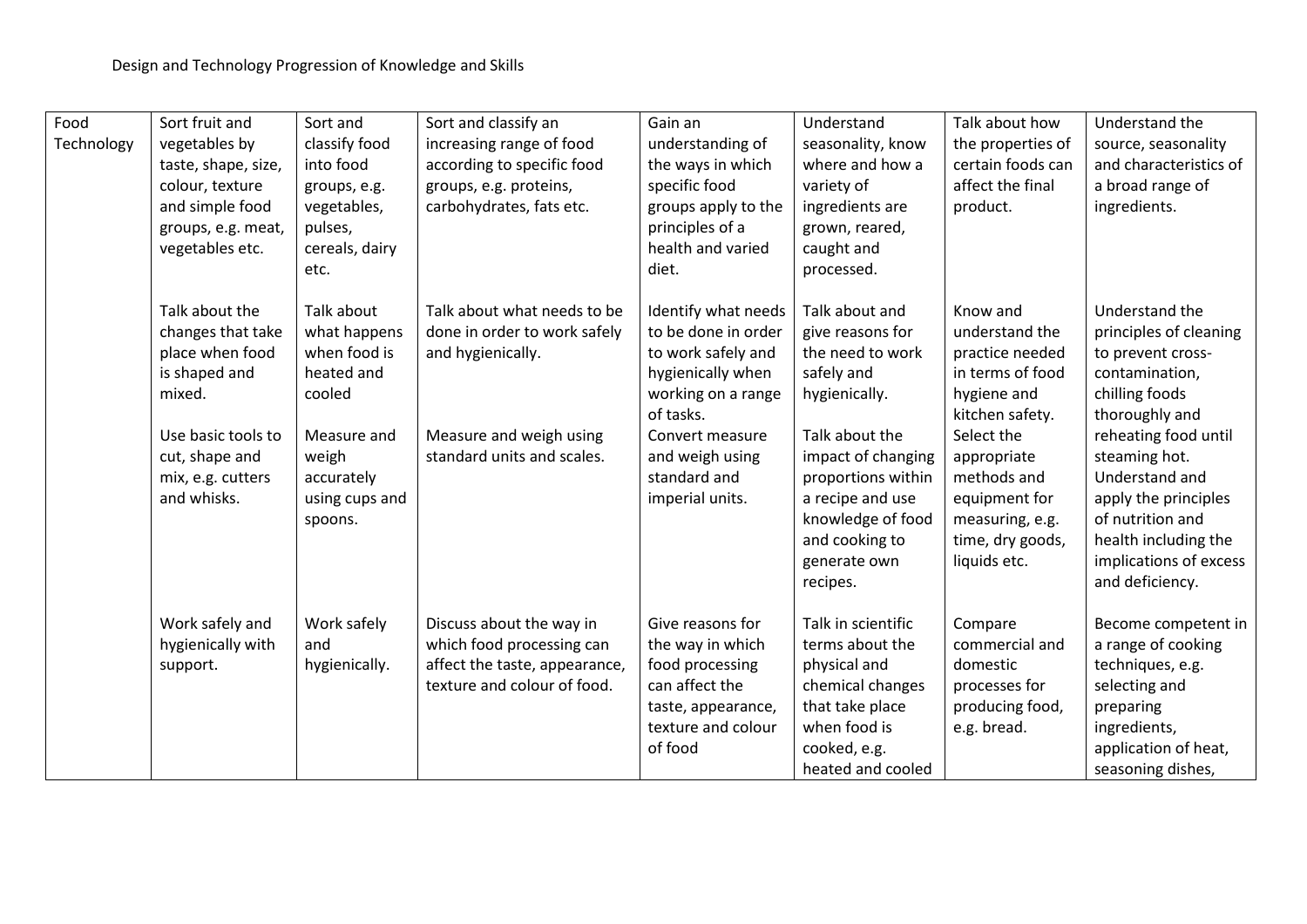|                   |                                                                                                                                            |                                                                                          |                                                               |                                                                                                         |                                                                                                         |                                                                                                                                                                       | combining<br>ingredients                                                                                                                                                       |
|-------------------|--------------------------------------------------------------------------------------------------------------------------------------------|------------------------------------------------------------------------------------------|---------------------------------------------------------------|---------------------------------------------------------------------------------------------------------|---------------------------------------------------------------------------------------------------------|-----------------------------------------------------------------------------------------------------------------------------------------------------------------------|--------------------------------------------------------------------------------------------------------------------------------------------------------------------------------|
| <b>Structures</b> | Explore and<br>investigate a<br>range of simple,<br>large scale<br>construction<br>materials, e.g.<br>cardboard boxes.                     | Construct a<br>range of<br>simple<br>structures<br>using simple<br>construction<br>kits. | Deconstruct and assemble<br>the net of basic 3D shapes.       | Deconstruct and<br>assemble the net of<br>a range of basic 3D<br>shapes.                                | Create nets of<br>increasingly<br>complex 3D shapes<br>which include the<br>addition of gluing<br>tabs. | Create nets and<br>templates<br>accurately in a<br>range of sizes.                                                                                                    | Make use of specialist<br>equipment to mark<br>out materials.                                                                                                                  |
|                   | Explore building,<br>bridges and<br>towers using large<br>and small-scale<br>construction<br>materials, e.g.<br>Duplo, cardboard<br>boxes. | Make a<br>structure<br>more stable by<br>widening the<br>base.                           | Strengthen 2D frames by<br>adding diagonal bracing<br>struts. | Join 2D frames to<br>create 3D<br>structures.                                                           | Reinforce and<br>strengthen 3D<br>framework using<br>the concept of<br>'triangulation'.                 | Use a range of<br>increasing<br>methods to<br>strengthen 3D<br>structures and<br>frames.                                                                              | Select the most<br>appropriate method<br>to strength 3D<br>structures and<br>frames.                                                                                           |
|                   | Make simple 2D<br>structures using<br>straws.                                                                                              | Make a<br>square frame<br>from strip<br>wood using<br>triangular card<br>joints.         | Make a rectangular frame<br>from strip wood.                  | Make rectangular<br>frames of different<br>sizes using strip<br>wood, reinforcing<br>with cross braces. | Explain in detail<br>why some<br>structures fail.                                                       | Investigate<br>measure and<br>record the load<br>tolerance of<br>different<br>structures and<br>find ways of<br>improving a<br>structures<br>loadbearing<br>capacity. | Apply a range of<br>finishing techniques,<br>including those from<br>art and design, to a<br>broad range of<br>materials including<br>textiles, metals,<br>polymers and woods. |